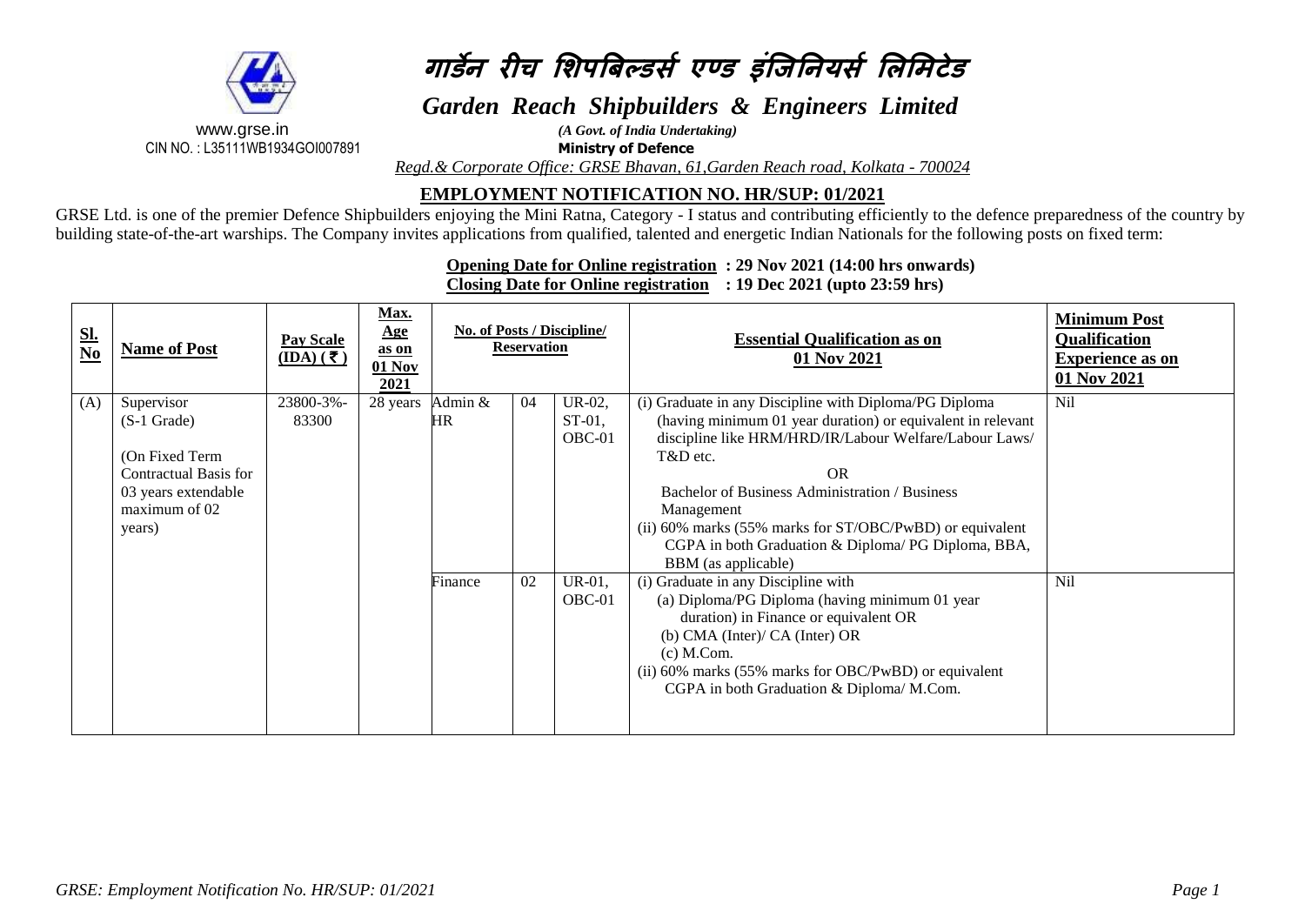|     |                                                                                           |                   |          | Material<br>Mgmt.     | 01 | <b>UR</b>        | (i) Diploma in Engineering with Graduate Diploma in Material<br>Management/Supply Chain Management/ Logistic<br>Management (having minimum 01 year duration) or<br>equivalent<br><b>OR</b><br>Graduate in any Discipline with Graduate Diploma in<br>Material Management/Supply Chain Management/Logistic<br>Management (having minimum 01 year duration) or<br>equivalent<br>(ii) 60% marks (55% marks for PwBD) or equivalent<br>CGPA in both Graduation/Diploma in Engg (as applicable)<br>and Graduate Diploma in Material Management/Supply<br>Chain Management/ Logistic Management | Nil                                                                                                                                                                                                                                                                                                                                |
|-----|-------------------------------------------------------------------------------------------|-------------------|----------|-----------------------|----|------------------|-------------------------------------------------------------------------------------------------------------------------------------------------------------------------------------------------------------------------------------------------------------------------------------------------------------------------------------------------------------------------------------------------------------------------------------------------------------------------------------------------------------------------------------------------------------------------------------------|------------------------------------------------------------------------------------------------------------------------------------------------------------------------------------------------------------------------------------------------------------------------------------------------------------------------------------|
|     |                                                                                           |                   |          | Painter               | 01 | $\overline{UR}$  | (i) Diploma in Chemical Engg./ Paint Technology or equivalent<br>(ii) 60% marks (55% marks for PwBD) or equivalent CGPA                                                                                                                                                                                                                                                                                                                                                                                                                                                                   | Nil                                                                                                                                                                                                                                                                                                                                |
|     |                                                                                           |                   |          | Naval<br>Architecture | 03 | UR-02,<br>OBC-01 | (i) Diploma in Naval Architecture/ Shipbuilding/ Naval<br>Architecture & Ocean Engineering/ Naval Architecture &<br>Marine Engineering or equivalent<br>(ii) 60% marks (55% marks for OBC/PwBD) or equivalent<br><b>CGPA</b><br>(For detailed qualification grouping please refer Note 2)                                                                                                                                                                                                                                                                                                 | Nil                                                                                                                                                                                                                                                                                                                                |
|     |                                                                                           |                   |          | Security              | 02 | UR-01,<br>OBC-01 | (i) Graduate in any Discipline with Diploma in Security<br>Management (having minimum 01 year duration) or<br>equivalent<br>(ii) 60% marks (55% marks for OBC/PwBD) or equivalent<br>CGPA in both Graduation & Diploma                                                                                                                                                                                                                                                                                                                                                                    | Nil                                                                                                                                                                                                                                                                                                                                |
| (B) | Design Assistant<br>Supervisor<br>$(S-1$ Grade)                                           | 23800-3%<br>83300 | 28 years | Electronics           | 01 | <b>UR</b>        | (i) Diploma in Electronics Engineering or equivalent<br>(ii) 60% marks (55% marks for PwBD) or equivalent CGPA<br>(For detailed qualification grouping please refer Note 2)<br>Knowledge of AutoCAD is must for Design Assistant                                                                                                                                                                                                                                                                                                                                                          | Nil<br>The Candidates should<br>have working Knowledge<br>in preparing drawing                                                                                                                                                                                                                                                     |
|     | (On Fixed Term<br>Contractual Basis for<br>03 years extendable<br>maximum of 02<br>years) |                   |          | Civil                 | 01 | <b>ST</b>        | (i) Diploma in Civil Engineering or equivalent<br>(ii) 60% marks (55% marks for ST/PwBD) or equivalent CGPA<br>(For detailed qualification grouping please refer Note 2)<br>Knowledge of AutoCAD is must for Design Assistant                                                                                                                                                                                                                                                                                                                                                             | through Auto CAD.<br>Candidates should also be<br>conversant in MS Office.<br>The candidate should be<br>able to read the drawing<br>and identify the<br>components with<br>specification from the<br>drawing / material list.<br>Candidates should also<br>have the basic idea on<br>scheduling, quantity<br>survey and measures. |

**NOTE: Out of 15 posts of Supervisors on fixed term, 02 posts are reserved for PwBD (VH) and 01post is reserved for PwBD (HH)**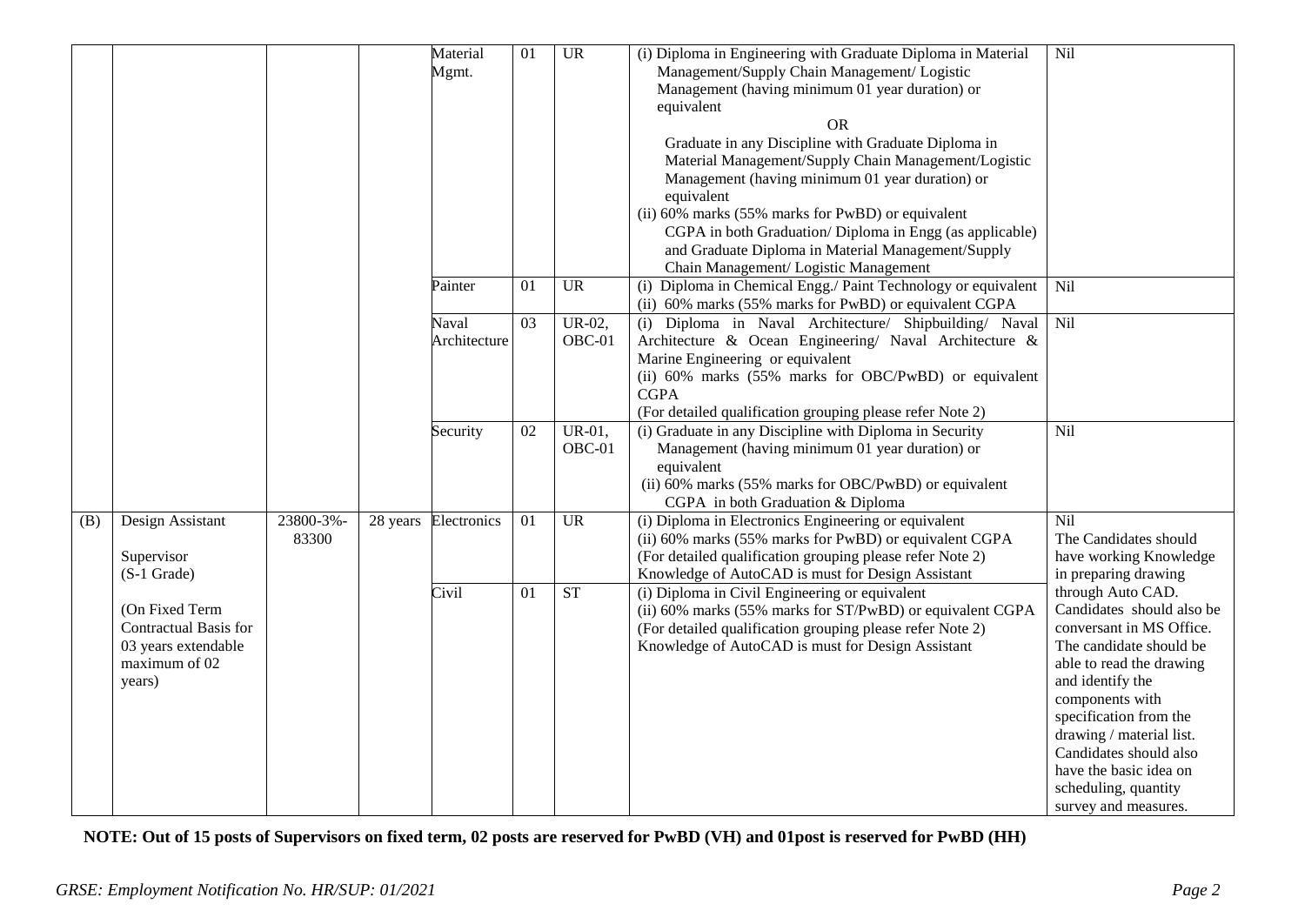UR=Un-reserved, SC=Scheduled Caste; EWS= Economically Weaker Section; ST=Scheduled Tribe; OBC=Other Backward Class; PwBD= Persons with Benchmark Disabilities.

#### 1. **AGE RELAXATION**

- i) Age relaxation for SC / ST / OBC / PwBD / Ex-servicemen as per Govt. rules**.**
- ii) Age will not be a bar for internal candidates subject to maximum age of 56 years.
- iii) Ex-servicemen who have put in not less than six months of continuous service in the Armed Forces shall be allowed to deduct the period of such service from his actual age and if the resultant age does not exceed maximum age by more than three years, he shall be deemed to satisfy the condition regarding age limit.
- iv) The relaxation in age limit for PwBD candidates shall be applicable irrespective of the fact whether the post is reserved or not.
- v) Maximum age limit after all relaxations for all categories (SC/ST/OBC/PwBD/Ex-Servicemen) and internal candidates is 56 years.

#### 2. **EDUCATIONAL QUALIFICATION**

**NOTE: Candidates possessing higher qualifications than the required essential qualification indicated in the Advertisement/Notification need not apply. Candidature of such applicants who possess higher qualifications than the required essential qualification indicated in the Advertisement/Notification will be rejected.**

i) **Grouping of Disciplines in Diploma** 

| a) | Naval Architecture | Naval Architecture / Shipbuilding/ Naval Architecture & Ocean Engineering/ Naval<br>Architecture & Marine Engineering                           |
|----|--------------------|-------------------------------------------------------------------------------------------------------------------------------------------------|
|    | Civil              | Civil/ Civil & Structural/ Structural                                                                                                           |
| C) | Electronics        | Electronics/Electronics & Communication/Applied Electronics & Instrumentation/<br>Electronics & Telecommunication/Electronics & Instrumentation |

ii) Only the above mentioned disciplines will be considered for the recruitment process. Courses / Disciplines with equivalence to the above will not be considered.

iii) Certificates issued by following authorities will only be considered:

- a) Matriculation /  $10^{th}$  / Madhyamik qualification to be awarded by Government recognized Board / Council.
- b) Diploma in Engineering disciplines and other relevant disciplines to be awarded by Government recognized Technical Board / Council/UGC/AICTE/State Govt./GOI or similar bodies.
- iv) The date of declaration of result / issuance of mark sheet shall be deemed to be the date of acquiring the qualification and there shall be no relaxation on this account.

v) One year Diploma means those Diplomas which are Govt. recognized and for which minimum academic qualification required is Graduate.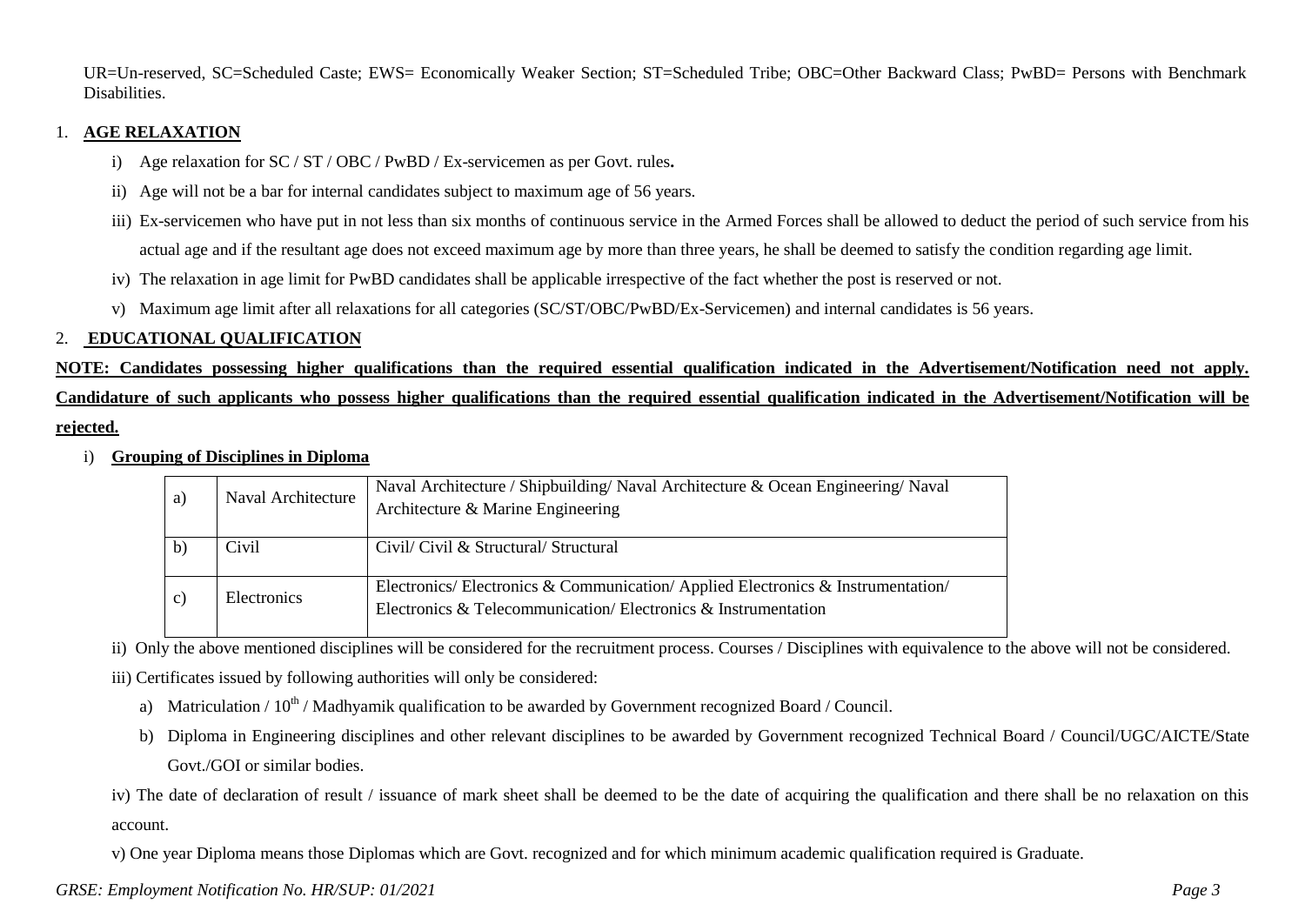## https://www.freshersnow.com/grse-recruitment-notification/

#### 3. **TENURE OF CONTRACTUAL ENGAGEMENT**

The tenure of the engagement will be for a period of 03 years. However, depending upon the requirement, it can be extended further for another 02 years. In the later part after recruitment if it is seen that requirement will be for a longer period, they may be absorbed in the permanent roll in the equivalent grade subject to Organizational requirement and availability of vacancies. Absorption will not be matter of right. The Management may also decide to recruit candidates on permanent roll through direct recruitment process without absorbing Fixed Term Employees.

#### 4. **PLACE OF POSTING:**

Depending on Company's requirement candidates may be posted in any of the units/offices etc. of the Company.

#### 5. **SELECTION PROCESS – WRITTEN TEST/PRACTICAL TEST:**

#### **SUPERVISOR – (S1):**

- i) The method of selection will be based on Written Test of **100 marks.**
- ii) **Written test will be held in Kolkata.** Based on the number of responses the test center may be changed as per the discretion of the Management.
- iii) No request for change of Written Test Centre after final submission of application form will be entertained.
- iv) No TA will be paid to candidates for appearing in the Written Test.
- v) Pattern of Written Test -

| Subject                                                                                                                                 | No. of Questions                                                                                                              | <b>Maximum Marks</b> | Remarks                                                                                                                          |
|-----------------------------------------------------------------------------------------------------------------------------------------|-------------------------------------------------------------------------------------------------------------------------------|----------------------|----------------------------------------------------------------------------------------------------------------------------------|
| Part-A (Objective Type)<br>$(10^{th}$ Standard)                                                                                         | General Knowledge, Aptitude,<br>Mental ability, Data analysis,<br>English,<br>Numerical ability & Reasoning<br>(20 Questions) | 20                   | Duration of Written Test $-02$ Hours.<br>Bi-lingual<br>Question paper language<br>$\overline{\phantom{m}}$<br>(English & Hindi). |
| Part-B (Objective Type)<br>(i) Engineering disciplines (as the case may be)<br>(ii) HR & Admin/Finance/ Material<br>Management/Security | (80 Questions) on each discipline                                                                                             | 80                   | Question paper type $-$ Objective type with<br>Multiple Choice Questions.                                                        |
|                                                                                                                                         | (100 Questions)                                                                                                               | 100                  |                                                                                                                                  |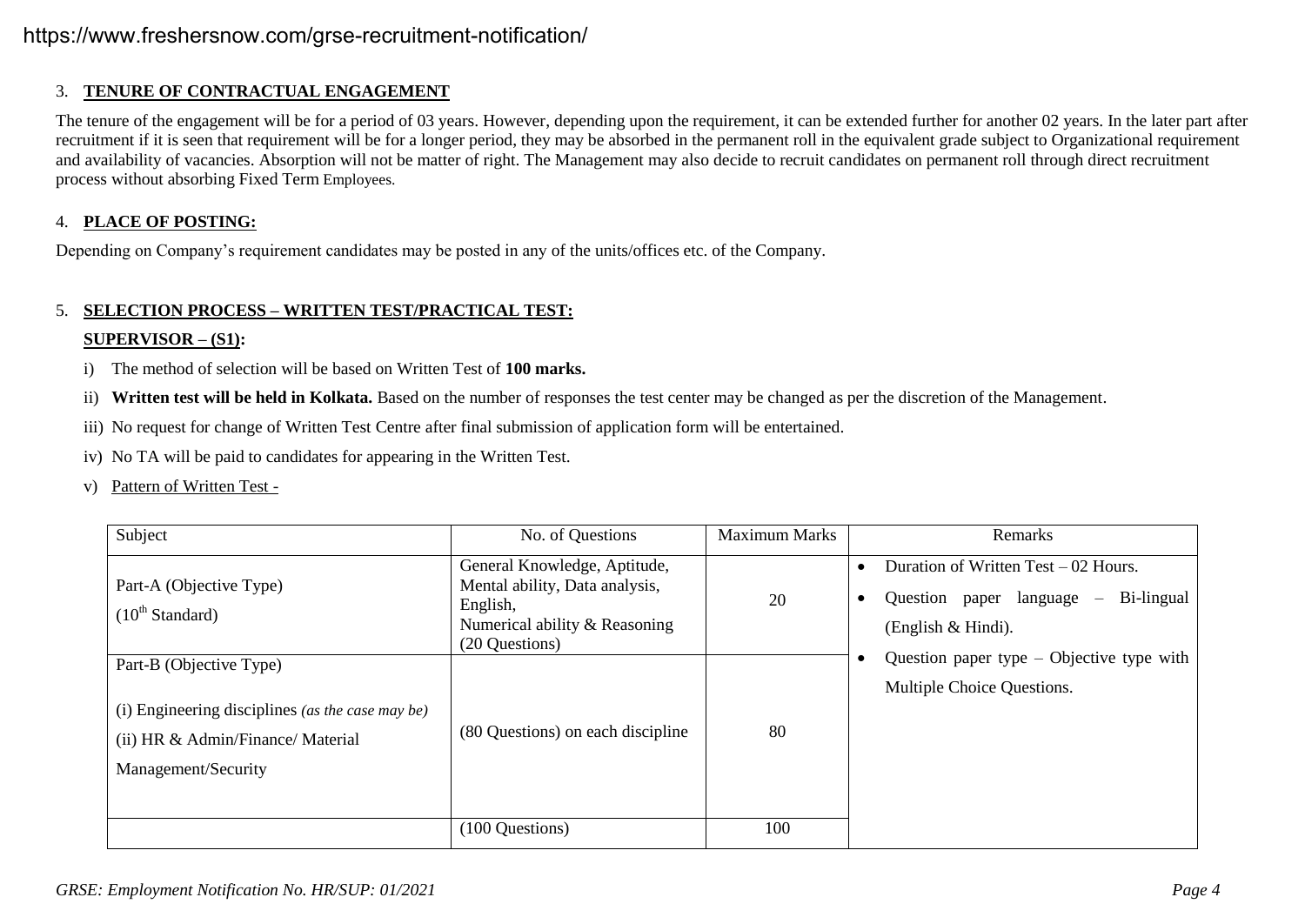#### vi) **Management reserves the right to shortlist candidates for written test based on percentage of marks scored in qualifying examination, standard of**

#### **eligibility, work experience, if any, etc.**

vii) Based on the performance in the Written Test, candidates may be called for Practical Test in the ratio of 1:5 (for one vacancy, maximum of five candidates will be called). In case of tie in marks of the candidates in written test, all such candidates will be called for Practical test irrespective of the ratio. Practical test will be of qualifying nature. For Design assistants, practical test in AUTO CAD will be conducted which is of qualifying natue.

viii) Qualifying marks in the selection test including Practical test (Practical test is of qualifying nature only) is 50% for UR and for SC/ST/OBC/PwBD is 45% as per reservation of post.

ix) In case any ambiguity / dispute arise on account of interpretation in versions other than English, the English version will prevail.

#### 6. **RESERVATION**

- i) Reservation as applicable has been indicated against each post. However, candidates from reserved categories fulfilling eligibility criteria may also apply for the posts earmarked for UR as per Government Rules.
- ii) Persons with Disability category are required to produce Medical Certificate in prescribed format issued by the Competent Authority as stipulated in Rights of Persons with Disabilities Act, 2016 having minimum 40% or more disabilities in the category as the case may be. PwBD Candidates need to indicate at the time of Application the requirement of Scribe/Reader/Lab Assistant in terms with OM – F. No. 34-02/2015-DD-III dated 29 August 2018 of Department of Empowerment of Persons with Disabilities (Divyangjan), Ministry of Social Justice & Empowerment. The provisions of the said Office Memorandum will be followed.
- iii) Category (UR /SC/ ST / OBC / PwBD) once entered in the Online application form will not be allowed to be changed and no benefit of other category will be admissible later on.
- iv) SC / ST / OBC candidates applying for a post where there are no vacancies in their respective reserved categories, will be treated as General candidates and no relaxation in any criteria will be applicable to these candidates. However, they may indicate their actual category in Online Application so as to avail of application fees concession as applicable.
- v) **OBC candidates** at the time of document verification, if shortlisted, have to submit **declaration to the effect that the incumbent does not fall in Creamy**  Layer section and also to produce non-creamy layer certificate in the prescribed format as applicable for appointment for the posts under Govt. of India and Central Govt. Public Sector Undertaking. **OBC (non-creamy layer) certificate** by the Competent Authority should be issued in the current year.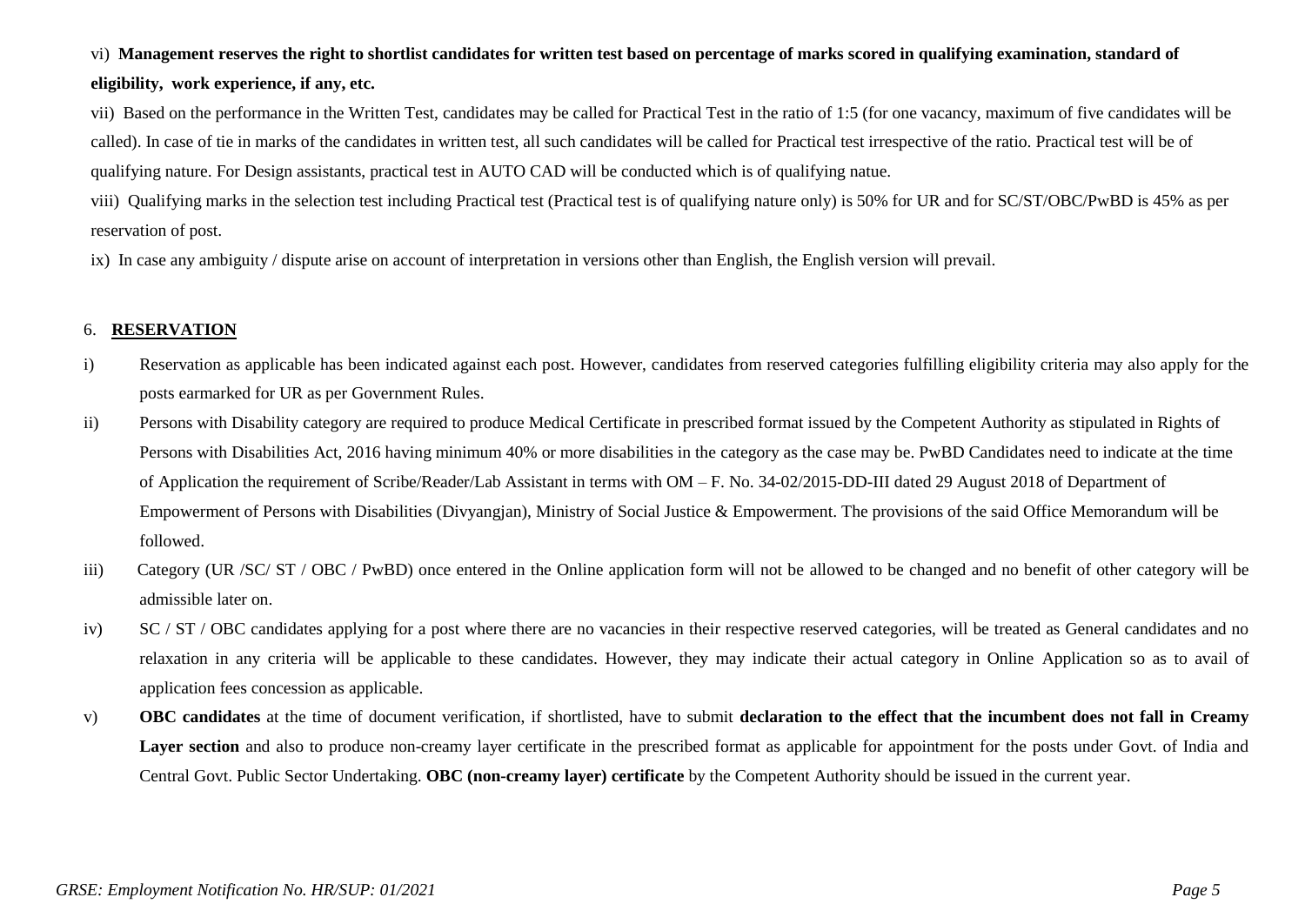#### 7. **APPLICATION PROCEDURE:**

- i) **Online Application Process**: All candidates have to submit application ONLINE through 'Career section' of GRSE website **[www.grse.in](http://www.grse.in/)** or on **https://jobapply.in/grse2021**
- ii) **All candidates are required to apply ONLINE where scanned copies of Educational qualification, caste, Date of Birth etc. needs to be uploaded. Candidates are required to take print out of auto generated filled in Application Format, put their signature at designated places and send it along with GRSE Copy of Application Fee Challan (applicable for General, OBC candidates) and relevant testimonials (self-attested) in support of Caste, PwBD (if any), Date of Birth, Educational Qualification, Work Experience if any** *(e.g. Offer of Appointment, Relieving Letter, Experience Certificate)* **etc. to Post Box No. 3076, Lodhi Road, New Delhi – 110003** through **ORDINARY POST** only within the **due date of 28 Dec 2021**. The envelope containing the application should be super-scribed with **"GRSE EN No. HR/SUP: 01/2021" and "Post (Discipline) applied for".**
- iii) Candidates serving in Government / Quasi Government offices, Public Sector Undertakings, Autonomous Organizations are instructed to submit their application through proper channel. In case, he sends an advance copy of the application, he will have to submit a "No Objection Certificate" from his employer at the time of verification of documents, failing which the candidature will not be considered.
- iv) Please note that candidature of the candidate is liable to be cancelled if he / she submits more than one application for same post.
- v) GRSE will not be responsible for any postal delay.
- vi) **Incomplete application is liable to be rejected.**
- vii) **The detailed procedure of application and other details are available on "How to apply" in the website. For details log on to [www.grse.in](http://www.grse.in/)**
- viii) All correspondence with candidates shall be done through e-mail only. All information regarding Schedule / Written Test Admit Cards / Document Verification etc. shall be provided through e-mail / uploading on GRSE website. Responsibility of receiving, downloading and printing of written test admit card / call letter / any other information shall be of the candidate only. GRSE will not be responsible for any loss of e-mail sent, due to invalid / wrong e-mail ID provided by the candidate or delivery of e-mails to Spam/Bulk mail folder or for delay / non-receipt of information if a candidate fails to access his / her mail / website in time or DND activated mobile no. etc.

#### 8. **APPLICATION FEE**

- i. *Application fees of* `*400/- and Bank charges of* `*71/- (Total fees* `*471/-)* to be deposited through Bank Challan mode at any branch of State Bank of India (SBI) by the applicants (General /OBC only).
- ii. Applicants belonging to SC /ST/ PwBD / Internal Candidates are exempted from payment of Application Fee.
- iii. The application fee is non-refundable and hence candidates are advised to ensure their eligibility for the post before applying.

#### *GRSE: Employment Notification No. HR/SUP: 01/2021 Page 6*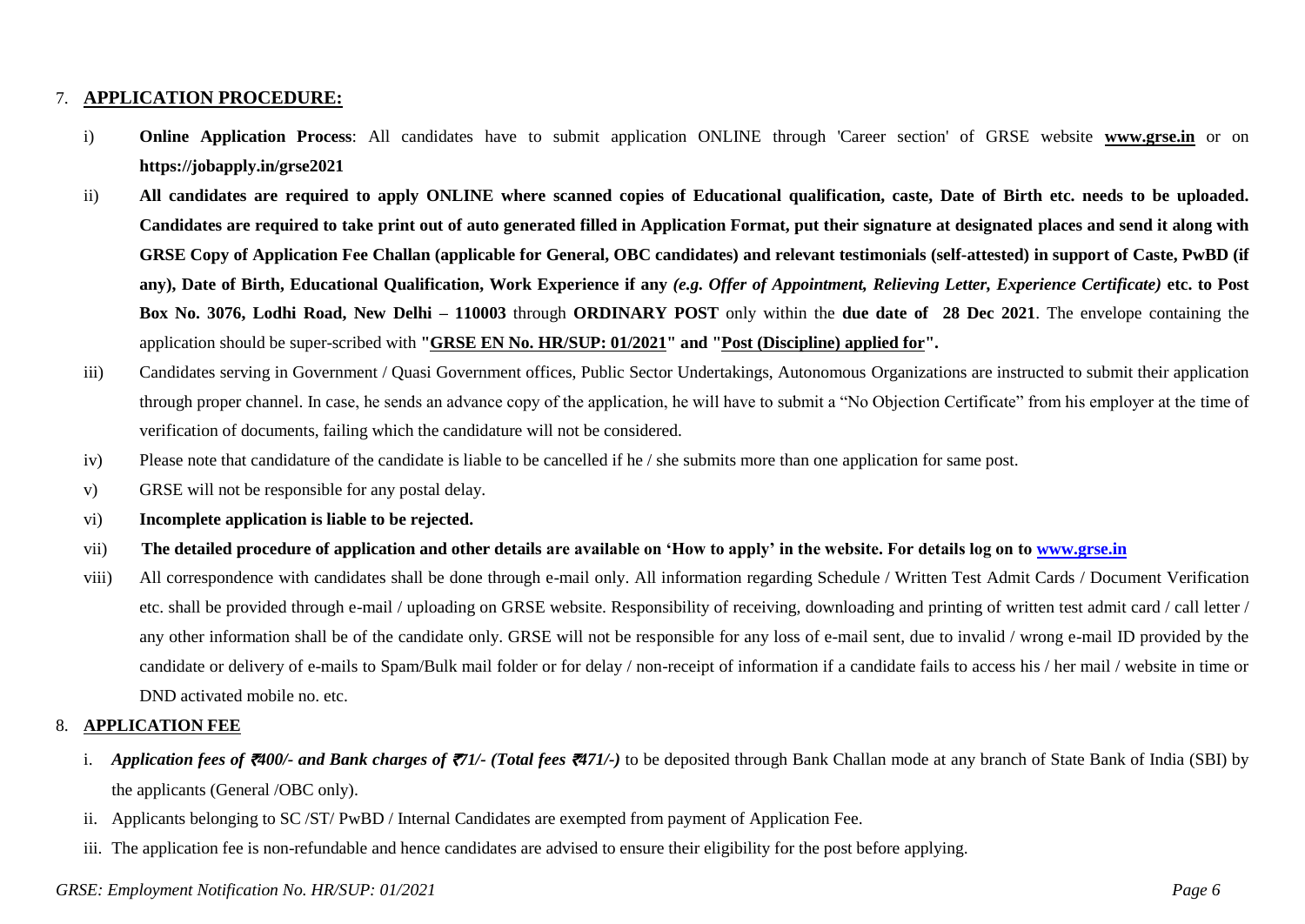- iv. Please refer **"Guidelines to Apply Online"** in the portal **[https://jobapply.in/grse202](https://jobapply.in/grse2017)1** for details regarding remittance of Application Fee through Bank Challan in SBI Branches.
- v. No other mode of payment will be accepted.

#### 9. **GENERAL INFORMATION:**

- i) In addition to Basic Pay, Industrial DA, HRA, other perks @35% of Basic Pay, CPF, Performance Related Pay (PRP) etc. are admissible as per the Company's Rules.
- ii) **Written Test will tentatively be held on 02 January 2022.**
- iii) **Persons with Benchmark Disability (PwBD) category are required to produce Medical Certificate in prescribed format issued by the Competent Authority as stipulated in Rights of Persons with Disabilities Act, 2016 having 40% or more disabilities in the category as the case may be.**
- iv) **SC, ST, EWS, OBC (NCL) candidates are required to produce a caste / category certificate only in the prescribed format issued by Competent Authority.**
- v) While applying for the post, the applicants must ensure that the particulars furnished by him / her are correct in all respect. In case it is detected at any stage of recruitment or even after appointment that he or she has furnished incorrect / false information or has suppressed any material fact, his / her candidature will stand cancelled and appointment liable to be terminated forthwith.
- vi) GRSE reserves the right to fill up all the posts or alter the no. of posts to be filled up or cancel any post or even to cancel the whole process of recruitment at any stage without assigning any reason.
- vii) Candidates are advised to possess a **valid e-mail ID** which is to be entered in the on-line application form. They are also advised to retain this e-mail ID active at least for one year as any important information to them may be provided by GRSE through e-mail and also published in the web site.
- viii) Any corrigendum/changes/updates shall be available only in the GRSE website and no other intimation shall be given in any newspaper/any other media.
- *ix) Candidates short listed based on the performance in written Test will be called for document verification and Practical test (as the case may be). The document verification will be done before the Practical Test. Candidates are required to produce all original certificates pertaining to Age, Caste / Class, PWBD certificate, Educational Qualification, Experience Certificate if any (detailed certificate from the employer clearly mentioning the joining date, designation, assigned jobs / tasks being undertaken, relieving date etc.) for document verification in support of eligibility etc. along with one set of self-attested photo copies certificates/testimonials. In the absence of original certificate / testimonials, the candidate will not be entertained and no reimbursement of Travelling Allowance & Medical Reimbursement will be made and the candidate will not be allowed for Practical Test. On satisfactory verification of certificates/testimonials the candidates will be allowed for Pre-employment Medical Examination and candidates are required to bring with them the medical/investigation reports in original along with the prescribed proforma duly filled in.*
- x) Candidate will be allowed for appearing in the Written Test presuming that he / she is fulfilling the eligibility criteria and other requirements as advertised in the Employment Notification under reference. **In case, at any time, it is found that the candidate is not meeting the eligibility criteria, the candidature will**